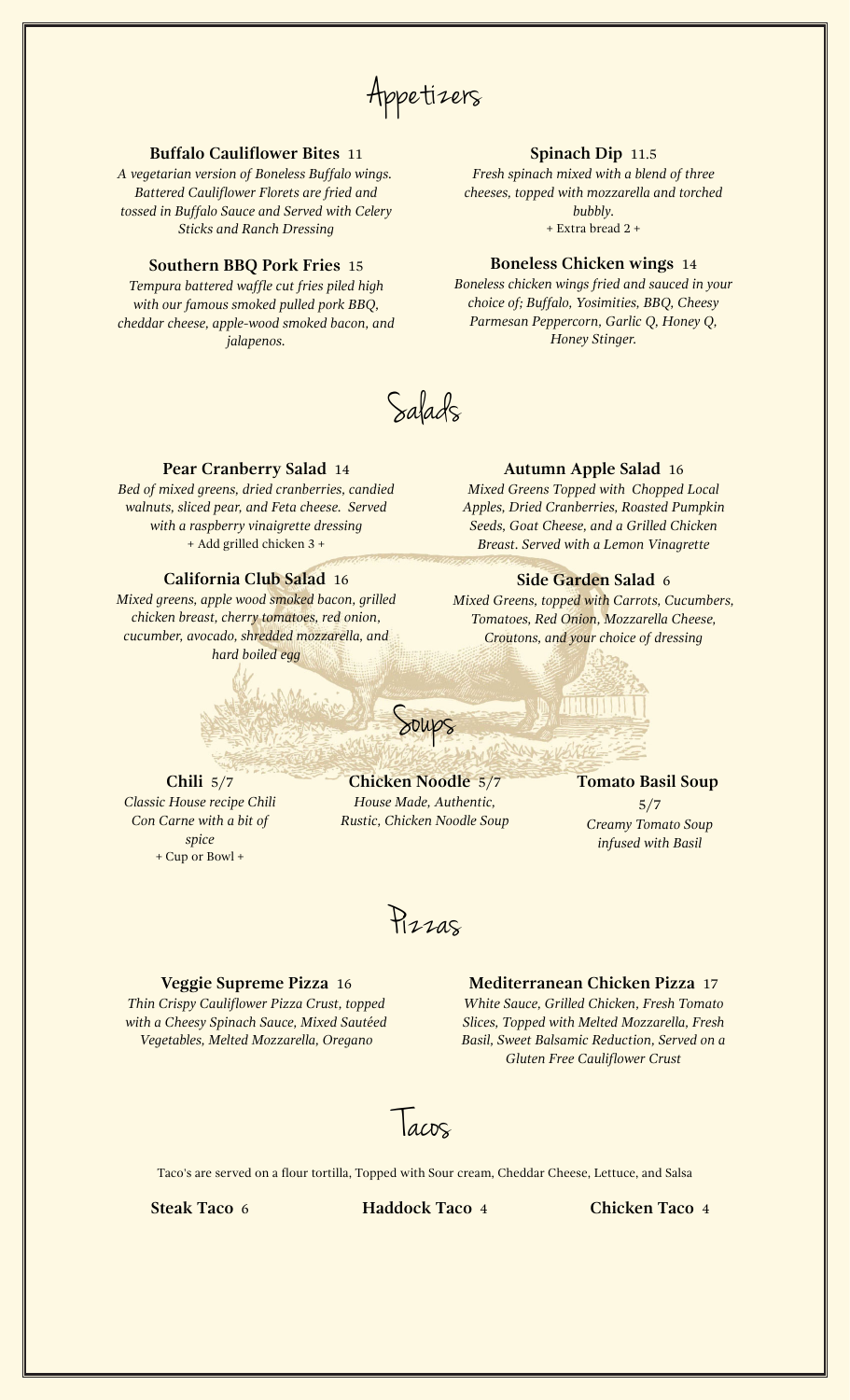Sandwiches

# **Pulled Pork Sand** 12

*Slow smoked over applewood and hickory - This is a fan favorite!*

*Our slow roasted turkey breast, thick cut apple-wood smoked bacon, cranberry infused mayo, American cheese, lettuce, and tomato.*

# **Chicken Bacon Ranch Wrap - Grilled or Fried** 14

*chicken breast, applewood smoked bacon, mozzarella cheese, lettuce, tomato, red onions, and ranch dressing. Served in your choice of wrap*

#### **Blackened Salmon Wrap\*\*** 16

*Fresh Atlantic salmon blackened and topped with spring lettuce, salsa, onion, garlic aioli, and goat cheese. All wrapped up in a tomato basil wrap*

## **Nashville Hot Chicken** 14

*Hand Breaded Fried Chicken Breast, Tossed in buffalo sauce, and topped with Pepper Jack Cheese, Dill pickles, Jalapenos, Mayo, and* **Roast Turkey Breast Panini** 14 *Lettuce on a Toasted Brioche Bun*

#### **Smoked Brisket Cheesesteak** 17

*Smoked Brisket is shaved thin then seared with Sautéed Onions and Mushrooms, topped with melted provolone cheese, and spread with a garlic aoili*

# **Grilled Veggie Wrap** 13

*A fresh sautee of mixed vegetables topped with feta cheese and served in your choice of white, wheat, or tomato basil wrap.*

#### **Smoked Andouille Sausage** 11

*Smoked Andouille Sausage, Sautéed Peppers and Onions, and Mustard*



## **Yosimities Burger** 16

*A long-standing winner at Ard's; Topped with apple-wood smoked bacon, pepper Jack cheese, crispy French fried onions, and Southwestern Yosimities sauce on toasted brioche.*

# **Garden Dressed Burger** 14

*Fresh, never frozen, local beef hand pattied and topped with mayo, lettuce, tomato, onion, and American cheese. Served on toasted brioche.* + add bacon +2 +



# **Ham Pot Pie** 19

*PA Dutch Style Pot Pie Made with our Very Own Double Smoked Ham, with classic thick cut pot pie noodles, and veggies. Served with a Side Salad*

#### **Chicken Caprese** 24

*Fresh grilled boneless, skinless chicken breasts topped with melted mozzarella cheese, grilled cherry tomatoes, fresh basil and balsamic reduction. Served with Sautéed Vegetables*

## **Stuffed Portabella** 18

*2 Large Portabella mushroom caps stuffed with fresh mozzarella, seared tomato, and fresh basil and topped with a balsamic reduction*

# **Fish and Chips** 24

*Huge Batter Dipped Haddock, Served with Our Signature Fries, House made Slaw, and Remoulade sauce*

#### **Salmon Stir Fry\*\*** 23

*Grilled Salmon. Brown Rice with mixed Sautéed Vegetables, in an orange teriyaki Sauce* + Substitute a portabella for Vegetarians +

# **American Wagyu Burger** 16

*American Wagyu Beef, On a Toasted Brioche, Topped with New York Aged Cheddar, Lettuce, Tomato, Onion* + add Bacon for +\$2.00 +